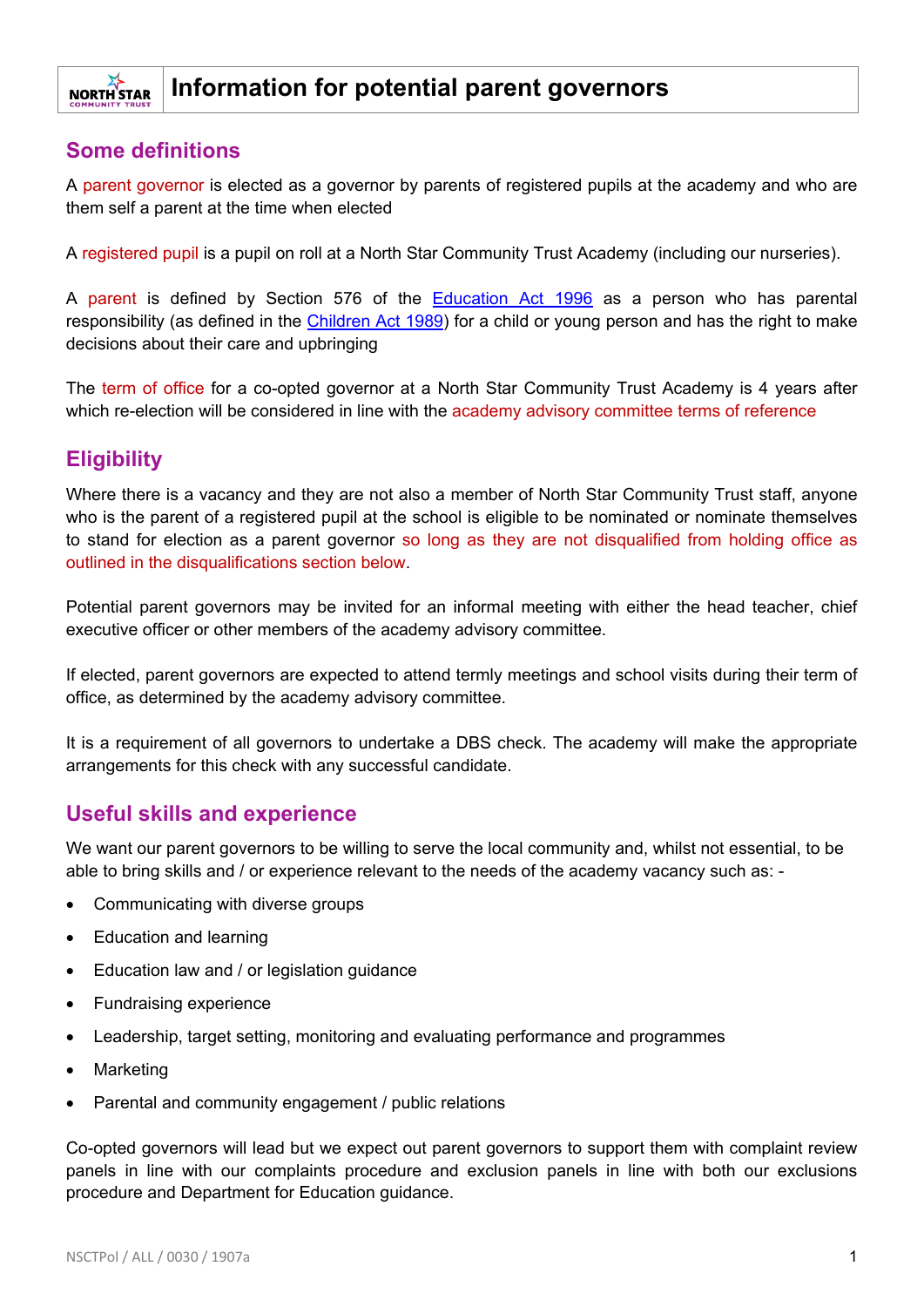## **Disqualifications**

Whilst they apply only in relation to maintained schools. NSCT Academies aligns itself with The School [Governance \(Constitution\) \(England\) Regulations 2012](http://www.legislation.gov.uk/uksi/2012/1034/schedule/4/made) with regard to the disqualification of school governors. Please see below a non-exhaustive list of reasons a person may be disqualified from becoming a co-opted governor of a North Star Community Trust Academy: -

- they are employed by the Trust or paid to work more than 500 hours in any consecutive twelvemonth period and would otherwise be defined as 'staff';
- they are not aged 18 or over at the date of their appointment (no current pupil of an academy shall be a governor);
- they have previously been a governor in another capacity and were removed for continued nonattendance at meetings fewer than 18 months ago;
- Continued non-attendance at meetings;
- Refusal to engage with or complete the DBS check process;
- Included in the list kept under Section 1 of the Protection of Children Act 1999 (list of those considered by the Secretary of State as unsuitable to work with children);
- Subject to a direction of the Secretary of State under section 142 of EA 2002 (or any other disqualification, prohibition or restriction which takes effect as if contained in such a direction);
- Barred from regulated activity relating to children in accordance with Section 3(2) of the Safeguarding Vulnerable Groups Act 2006);
- Disqualified from working with children under sections 28, 29 or 29A of the Criminal Justice and Court Services Act 2000;
- Disqualified from registration under Part 2 of the Children and Families (Wales) Measure 2010 for child minding or providing day care;
- Disqualified from registration under Part 3 of the Childcare Act 2006;
- Detained under the Mental Health Act 1983;
- Has been sentenced to 3 months or more in prison (whether suspended or not and without the option of a fine) within the last 5 years before becoming a governor or since becoming a governor (whether in the UK or elsewhere);
- Has received a prison sentence of 2<sup>1</sup>/<sub>2</sub> years or more within the last 20 years before becoming a governor;
- Has at any time received a prison sentence of 5 years or more;
- Has been convicted and fined for causing a nuisance or disturbance on education premises during the 5 years prior to or since appointment or election as a governor. Whilst it should still be declared,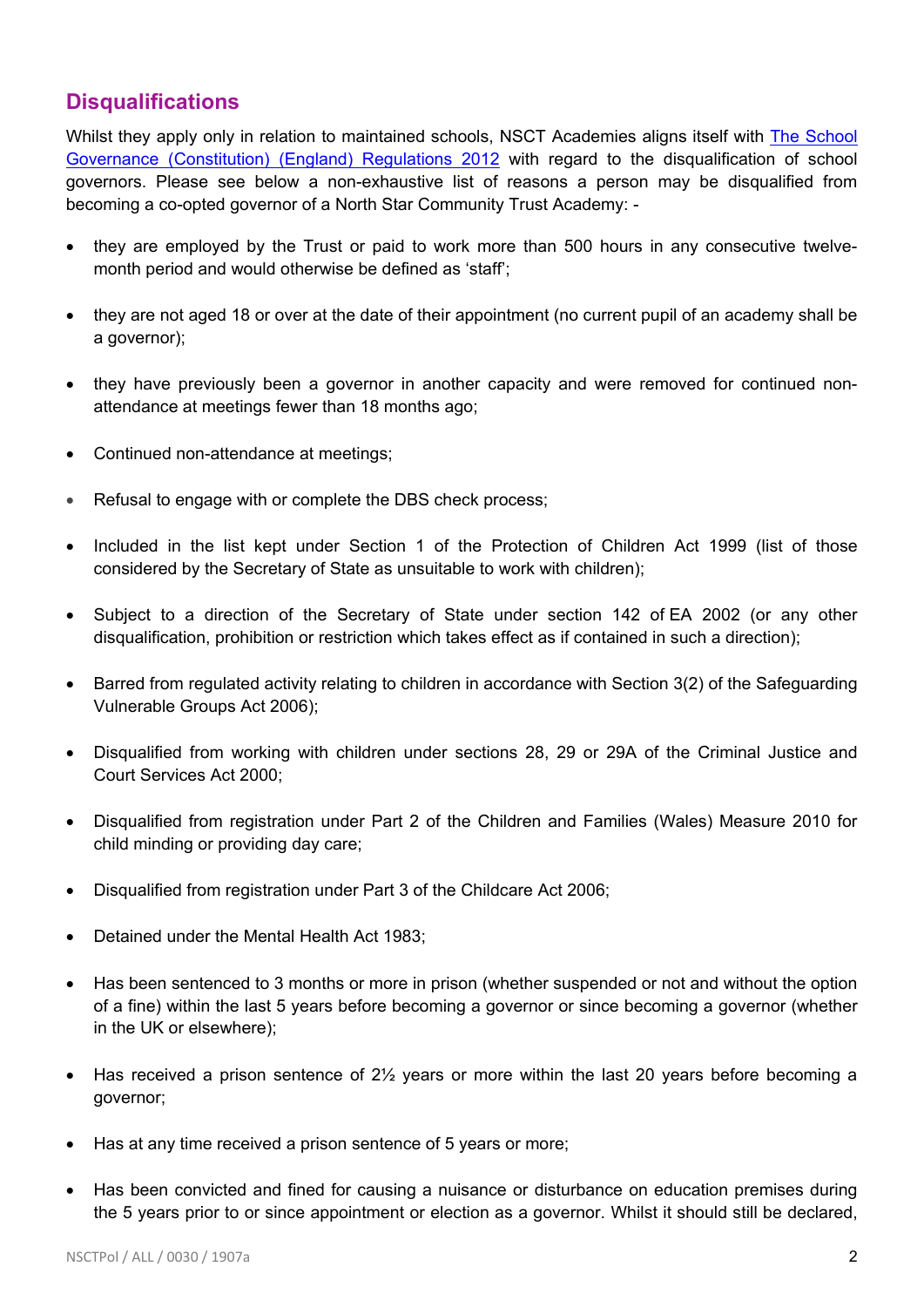a conviction for an offence given by a court outside the UK, which would not have constituted an offence in the UK, will be disregarded;

- Their estate has been sequestrated and the sequestration has not been discharged, annulled or reduced or they are the subject of a bankruptcy restrictions order, an interim bankruptcy restrictions order, a debt relief restrictions order or an interim debt relief restrictions order;
- They are subject to a disqualification order or disqualification undertaking under the Company Directors Disqualification Act 1986, a disqualification order under part 2 of the Companies (Northern Ireland) Order 2002, a disqualification undertaking accepted under the Company Directors Disqualification (Northern Ireland) Order 2002 or to an order made under Section 429 (2)(b) of the Insolvency Act 1986 (failure to pay under county court administration order);
- They have been removed from the office of charity trustee for a charity by an order made by the Charity Commission or Commissioners of the High Court on the grounds of any misconduct or mismanagement, or under Section 34 of the Charities and Trustee Investment (Scotland) Act 2005) from being concerned in the management or control of any body.